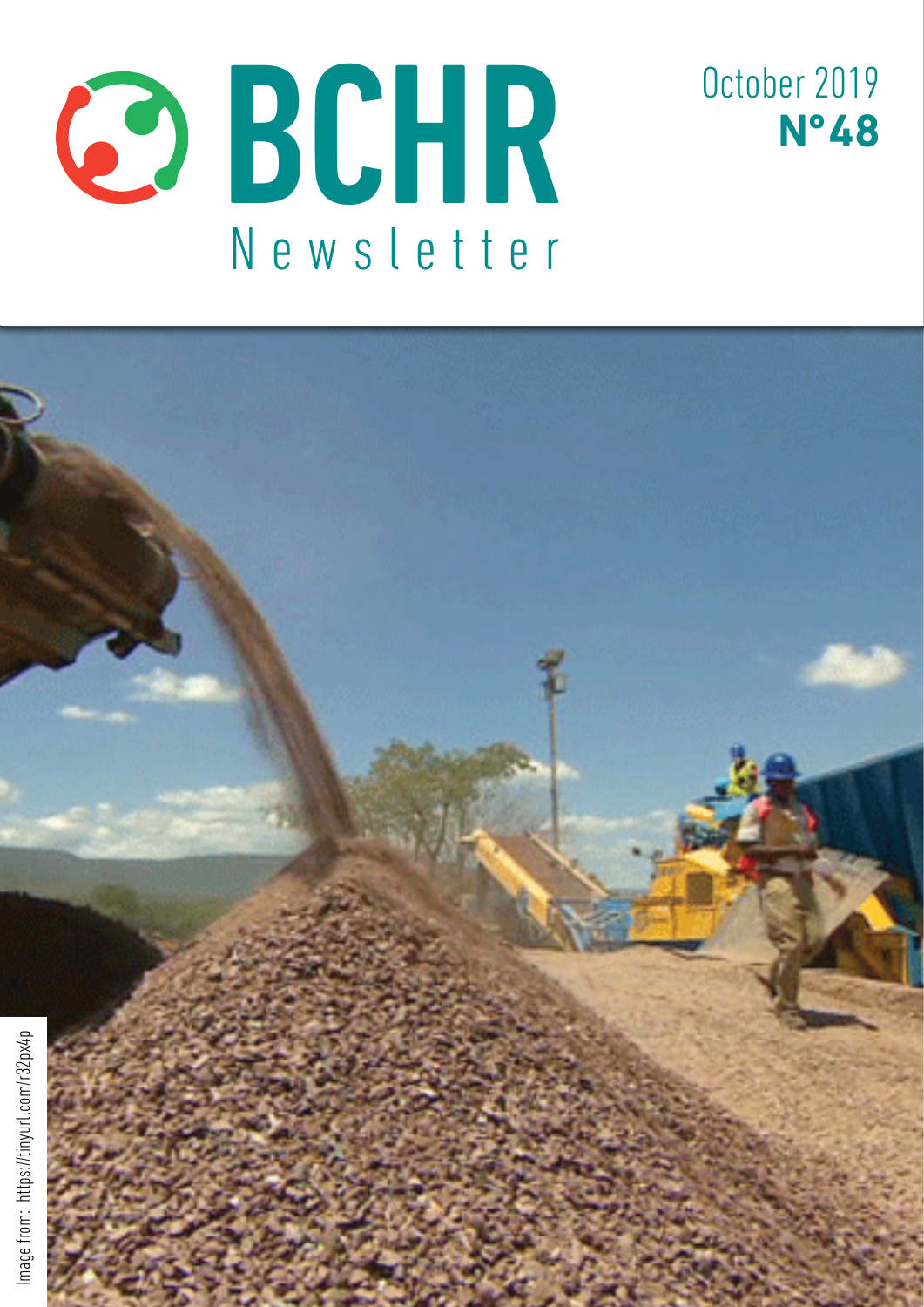## The BCHR Network

The BCHR Network is pleased to present the BCHR Update Newsletter, which provides a host of insights into the work of the network and its members. The main purpose of this newsletter is to a) share information about the work of the network and its members to a wider audience, and b) to strengthen co-operation and co-ordination between the network members themselves and with other interested parties.

- Click [here](http://www.networkbchr.org/) to learn more about the BCHR Network
- Click [here](http://www.networkbchr.org/#!join-the-network/c24vq) for a complete list of the BCHR Network members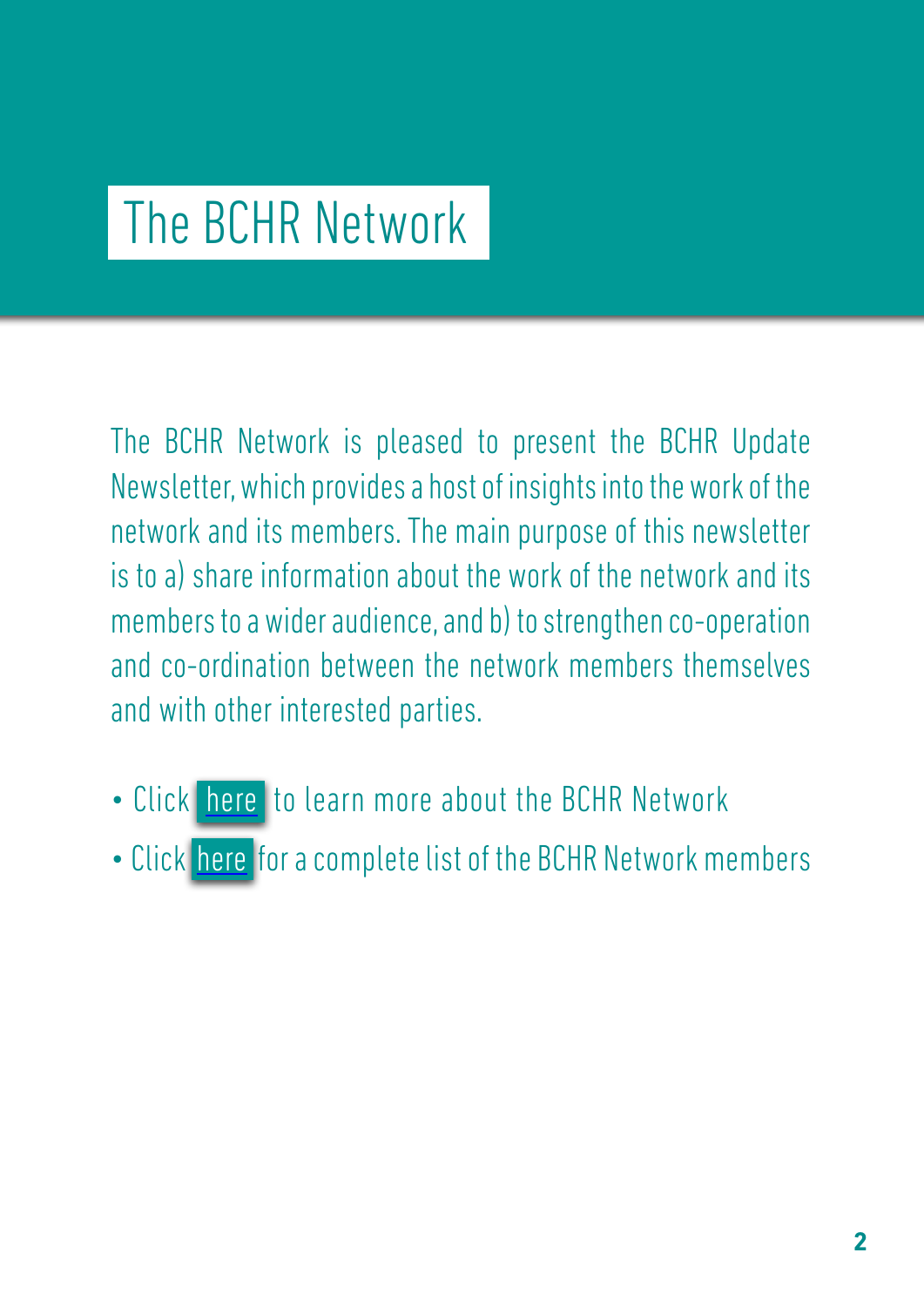# INDEX / Newsletter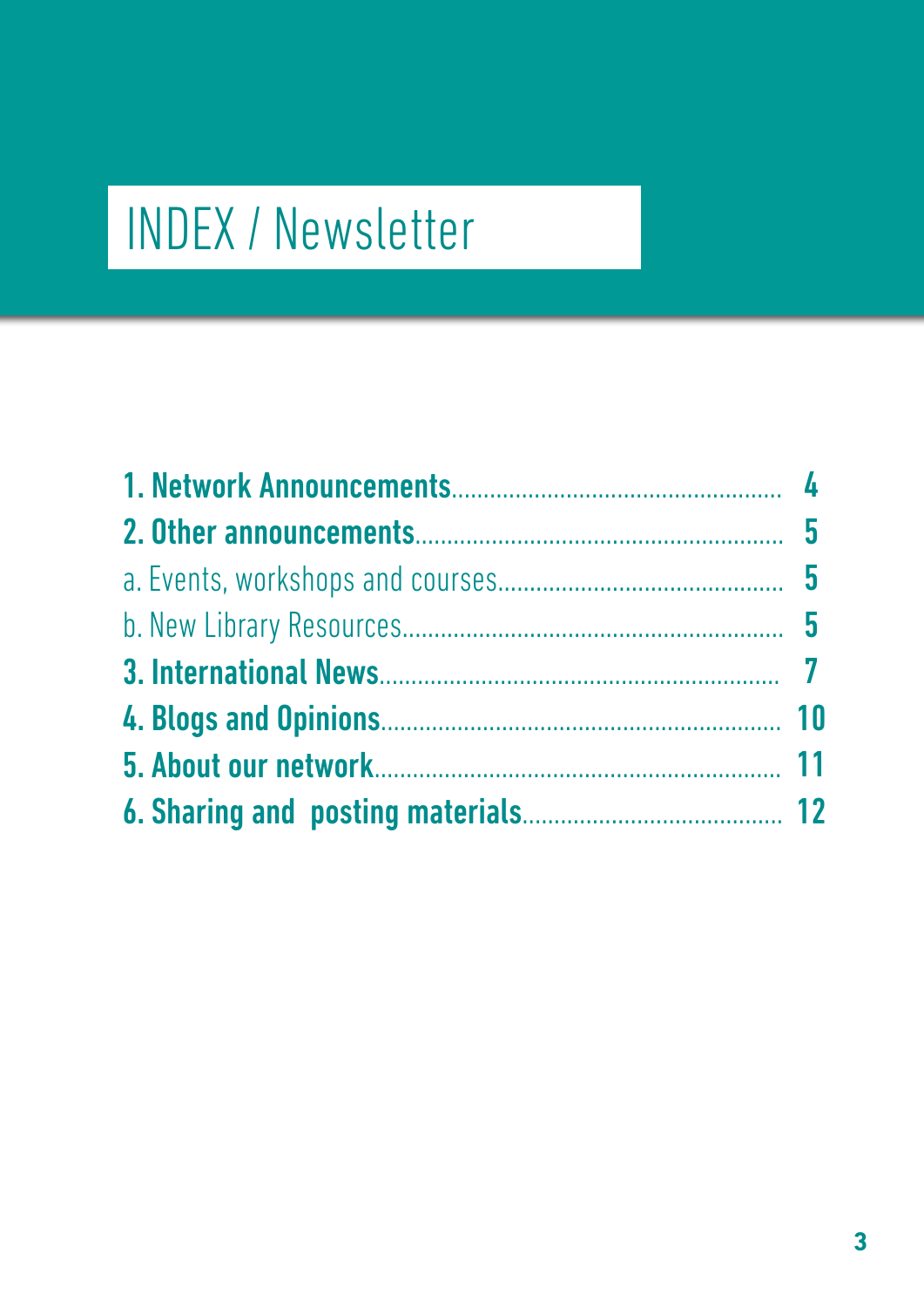## Network Announcements

### Don't miss out! Only a few spots left. [REGISTER NOW!](https://www.networkbchr.org/event-details/bchr-network-annual-meeting-2019)

Annual meeting, 28 November 2019, Geneva.

Our next annual conference will take place on **Thursday 28 November 2019** at **WMO**, Geneva.

We are delighted to bring together experts from the academia, practitioners, international organisations and NGOs to discuss how business interact with human rights in contexts of post-conflict. New researches and projects are reshaping this field of work and new trends are forcing us to rethink about new standing points for reflection and action.

The event will revolve around the presentation of outstanding experts in the fields of business and peace and the interactions of companies in complex contexts such as Liberia, Sierra Leone and Syria, among other topics. At the end of the day, the UNWG will hold a public consultation.

Join us for a day of insights, learning, discussions and networking.

The Network annual conference provides an authoritative platform for debate in an open, critical and interdisciplinary manner.

**You can find the program [here](https://www.networkbchr.org/event-details/bchr-network-annual-meeting-2019). Please register [here](https://www.networkbchr.org/event-details/bchr-network-annual-meeting-2019).**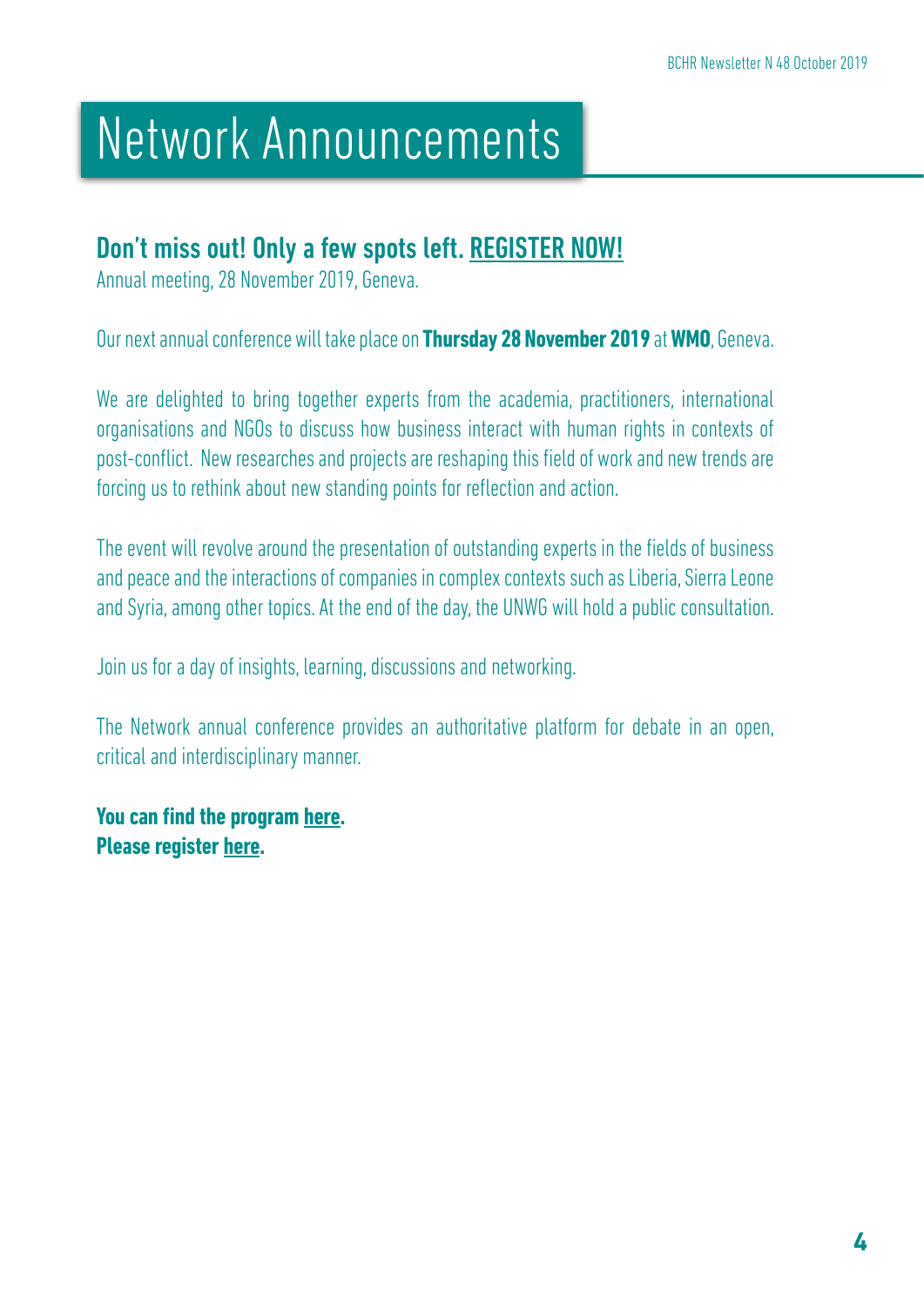## Other announcements

## A. EVENTS, COURSES AND WORKSHOPS

### • Un forum on business and human rights

### Date: 25-27th November / Place: Geneva

A key message from the 2018 UN Forum on Business and Human Rights was that governments must step up their action and leadership. Currently, they are not doing enough to meet their duty to protect against business-related human rights abuse. While important legal developments are evolving in some jurisdictions, and the number of countries developing national action plans on business and human rights continues to grow, the effectiveness of current efforts and the lack of wider action are being called into question.

The lack of government leadership, reflected in governance gaps and a lack of policy coherence at all levels – national, regional and global – remains a fundamental challenge to ensuring that the human rights and dignity of all are upheld in the context of business activities. These gaps have been a recurrent theme at all Forums since the first edition in 2012, and a key reason for the development of the [UN Guiding Principles on Business and Human](http://www.ohchr.org/Documents/Publications/GuidingPrinciplesBusinessHR_EN.pdf) [Rights](http://www.ohchr.org/Documents/Publications/GuidingPrinciplesBusinessHR_EN.pdf), which provide the main reference for Forum discussions.

The 2019 Forum will focus on the need for all governments to demonstrate progress, commitments and plans in implementing the State duty to protect and strengthening accountability. As the Guiding Principles clarify, ensuring access to effective remedy is also a part of the State duty to protect against business-related human rights abuse, and discussions on government action need to address the full spectrum of measures from prevention to remediation.

The Forum agenda will look at what governments need to do to foster business respect for human rights, including by getting their own house in order and by setting clear expectations and creating incentives for responsible business conduct. In doing so, the agenda will consider the Guiding Principles' call for "a **smart mix of measures** – national and international, mandatory and voluntary – to foster business respect for human rights" and what this can mean in practice.

Program [here](https://2019unforumbhr.sched.com/grid/)

## B. NEW LIBRARY RESOURCES

## • Report raises concerns about potential complicity in corruption among companies buying cobalt from DRC

### Author: Resource Matters - October 2019

In 2019, Resource Matters published a report (See no evil, speaks no evil) alleging that companies producing technology that requires cobalt (such as cell phones, cars, or others with rechargeable batteries) are unable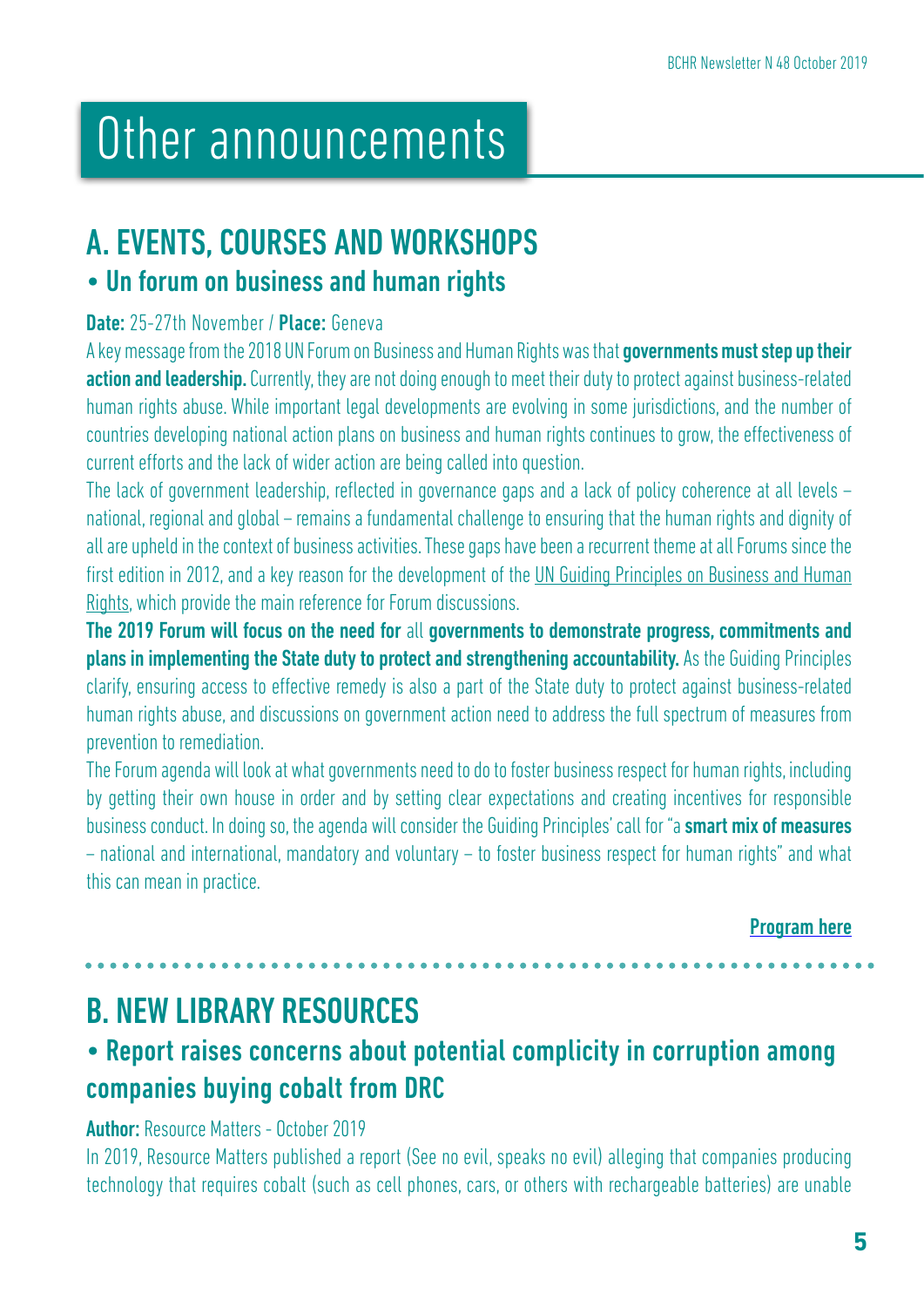to avoid the potential corruption in the DRC. The report links Glencore, the world's largest provider of cobalt, to risky payments to companies sanctioned for corruption and recommends stronger due diligence and audits of Glencore's purchasing and payments.

#### [Learn more](https://tinyurl.com/r9aph3r)

## • Defending The Philippines: How broken promises are leaving land and environmental defenders at the mercy of business at all costs

#### Author: Global Witness - September 2019

Duterte's broken promises are leaving activists at the mercy of business at all costs in the Philippines, the country with the most killings of land and environmental defenders in 2018. Violence against land and environmental defenders is a systemic problem, spanning many different regions of the country and many different industries, and the army uses force to silence activism. 52 defenders have been killed extra-judicially in the last three years... Indigenous leader Renato Anglao was murdered in Bukidnon after leading some protests against the violations of indigenous rights by ranchers doing business with the international 'agri-giants', like former Del Monte Consultant Lorenzo. In Palawan, Ruben Arzaga, member of a group opposing the illicit hardwood logging fueled by the surge in boutique hotels, was the twelfth murdered in less than two decades. Other defenders have been threatened by local businessmen. In Compostela Valley, a farmers' association leader, Jimmy Saypan, was murdered after protesting against the illegal activities of a gold and silver mine linked to San Miguel Corporation, headed by Duterte donor Ang. Others members have been imprisoned or harassed by the army. In Bataan, following Gloria Capitan's murder, community activists are threatened for opposing a toxic coal-power plant imposed without proper consultation, controlled by San Miguel Corporation, and backed by Standard Chartered and the World Bank's International Finance Corporation. In none of these cases has justice been done.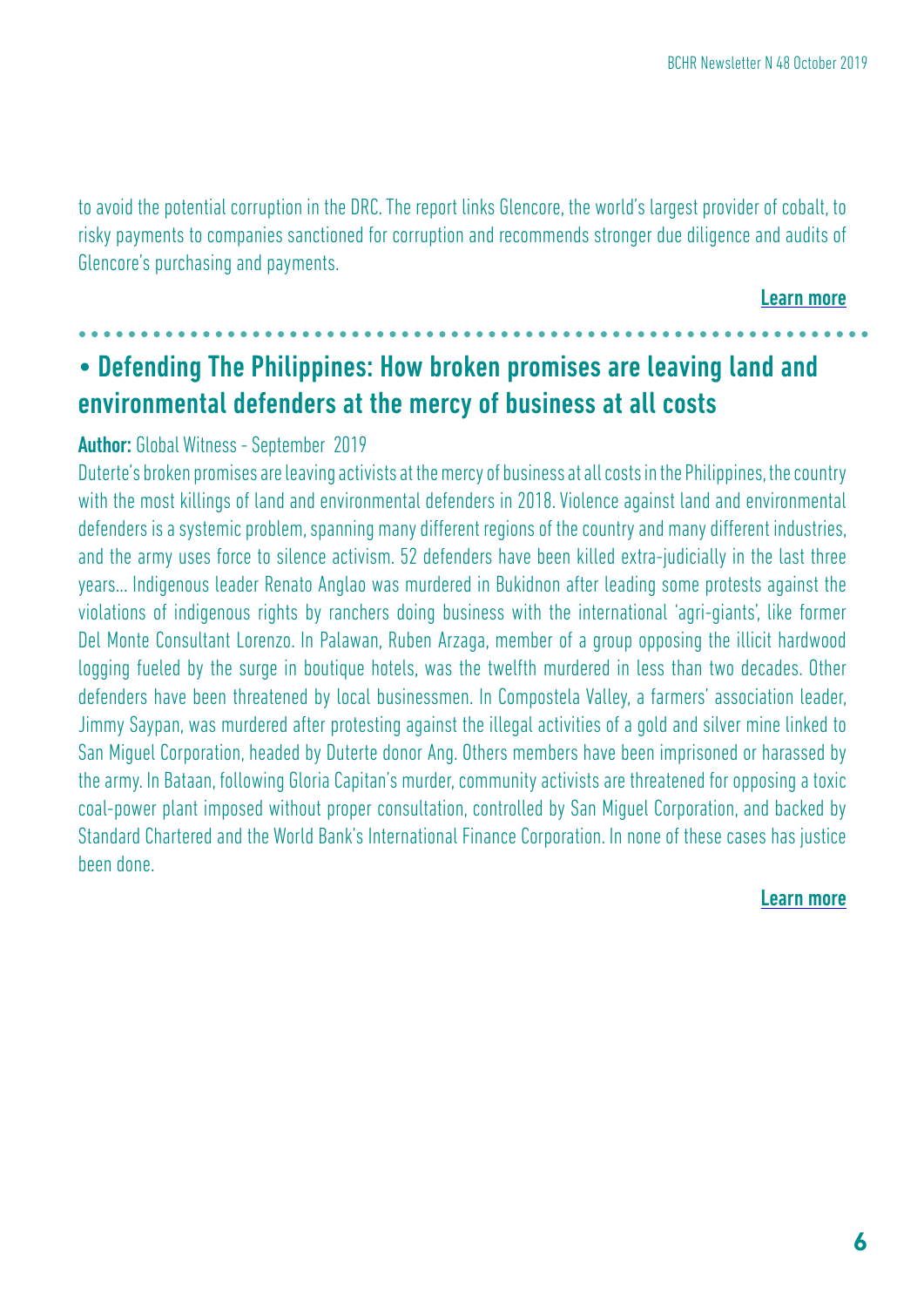# International News

## • Myanmar: UN Special Rapporteur calls for targeted sanctions against military-run companies with projects endangering communities

Author: Yanghee Lee, Special Rapporteur on the situation of human rights in Myanmar Source: United Nations - Published on: 24 October 2019

Yanghee Lee, the Special Rapporteur on the situation of human rights in Myanmar, told the UN General Assembly in New York that she sees no discernable improvement to the situation in Myanmar.

Lee called for targeted sanctions against the Tatmadaw's companies and its commanders most responsible for serious violations. She also said that the Security Council must refer the entire situation to the International Criminal Court or establish an international tribunal to try alleged perpetrators of international crimes. The international community should also work with civil society to develop transformative processes in accordance with the pillars of justice, truth, reparations and guarantees of non-recurrence.

[Learn more](https://tinyurl.com/w8pxvsq)

## • Peru: The government does not address the reactivated conflicts in indigenous communities and critical local Chinese mining company Las Bambas, according to NGOs

New road closures by communities protesting noise pollution and particulate matter, destruction of their roads and difficulties with the Chinese miner Las Bambas [part of MMG, part of China Minmetals] occur when the country comes out of the crisis policy that put the government of Vizcarra in suspense. [Learn more](https://tinyurl.com/ya9vuxc5)

## • Facebook suspends Russian accounts that meddled in the domestic politics of 8 African countries

#### Author: Africanews Published on: 7 November 2019

Facebook said it had suspended three networks of Russian accounts that meddled in the domestic politics of eight African countries, and were tied to a Russian businessman accused of interfering in past U.S. elections. The influence operations hiding behind fake identities were traced back to Yevgeny Prigozhin, who has been indicted in the United States in connection with a campaign targeting the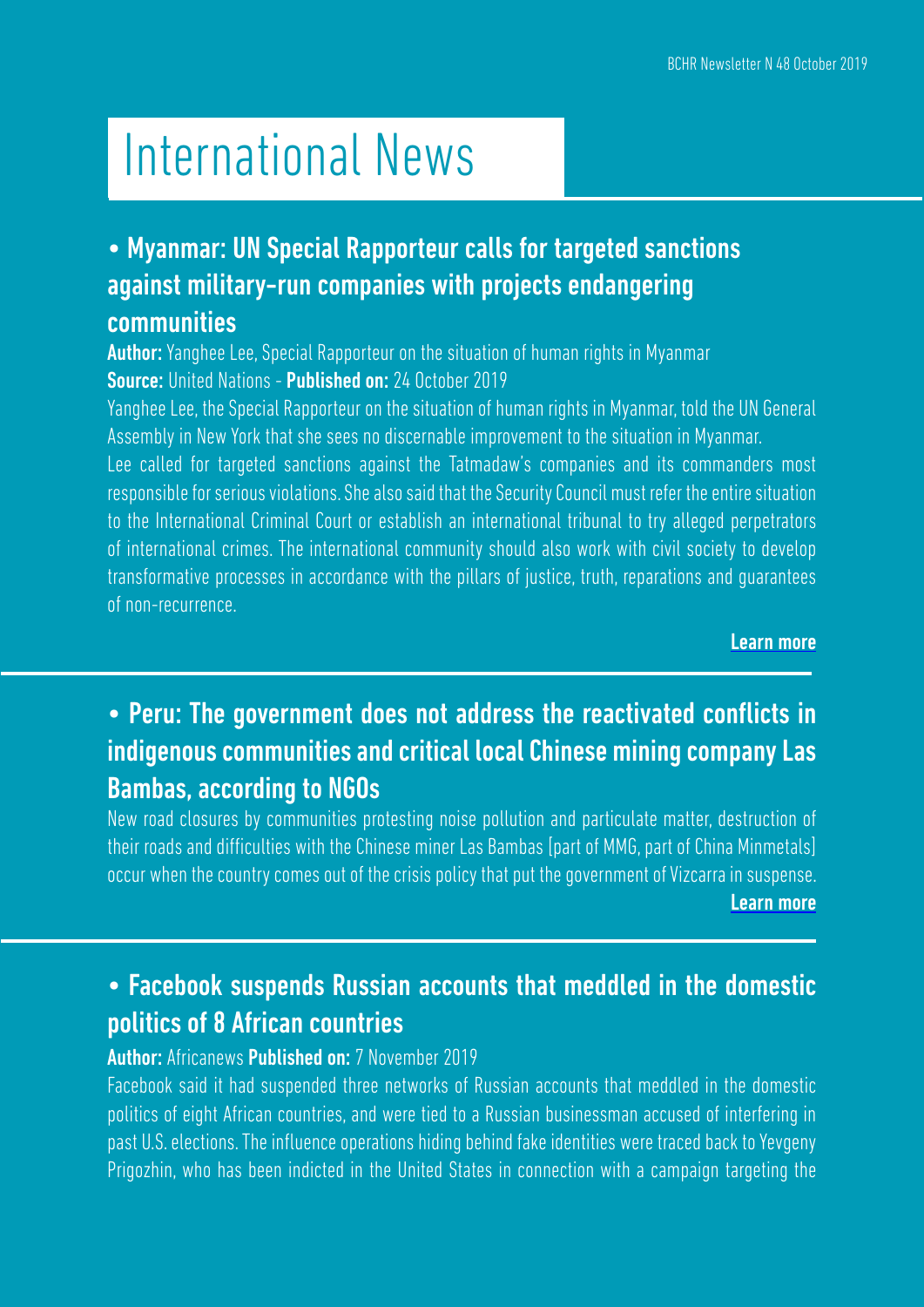2016 US elections. "Each of these operations created networks of accounts to mislead others about who they were and what they were doing," Facebook cybersecurity chief Nathaniel Gleicher said in a statement. The campaigns used almost 200 fake and compromised accounts to target people in Madagascar, Central African Republic, Mozambique, Democratic Republic of Congo, Cote d'Ivoire, Cameroon, Sudan and Libya,

#### [Learn more](https://tinyurl.com/ve66klk)

## • Ghana: Significant growth in the number of Chinese miners cause diplomatic tensions

Facebook said. Between them, the accounts amassed more than 1 million followers.

#### Author: Hagan Sibiri, East Asia Forum Published on: 6 November 2019

Ghana is Africa's second-largest gold producer after South Africa and small-scale mining accounts for about 30 per cent of total gold output. The small-scale mining sector was legalised in 1989 for citizens while explicitly forbidding the involvement of foreigners. But since 2010, Ghana has become an attractive destination for foreign gold mercantilists, particularly those from China. The Chinese miners in Ghana, generally known as the 'Shanglin gang', predominantly originate from Shanglin County in Guangxi. Their motivations for moving are varied. While Chinese media sources such as the Guangzhou-based 21st Century Business Herald suggest that Shanglin miners go to Ghana to seek their fortune, some residents of Shanglin blame the Chinese government for encouraging the Ghanaian gold rush.

#### [Learn more](https://tinyurl.com/ud3gwm2)

## • So. Africa: Coal mining pollution in Mpumalanga province photographically documented

#### Author: Kim Harrisberg, Thomson Reuters Published on: 29 October 2019

Gas-billowing coal plants, cracked earth, abandoned mines and lifeless water. These are some of the stark images documenting coal mining pollution in the Mpumalanga province of South Africa. These photographs, in a recently launched book called Broken Land and an exhibition in Johannesburg, display the work of South African photojournalist Daylin Paul who spent four years documenting the environmental impacts of South Africa's coal industry. "In Mpumalanga there is dust everywhere. The water is milky. The air is a smoggy brown and it burns your throat to breathe," said 34-year-old, speaking from London, where he is hoping to bring his exhibition.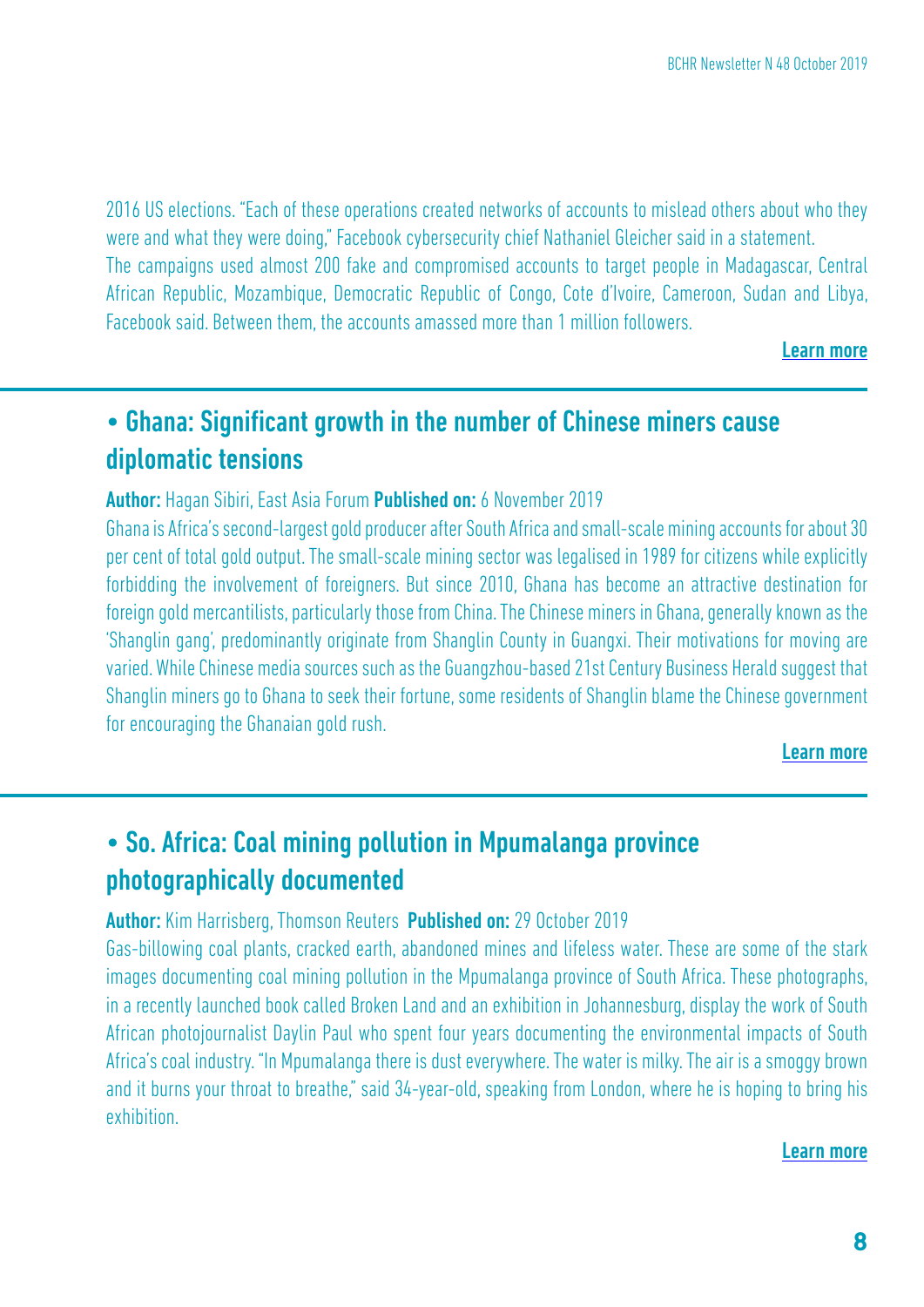## • China's new infrastructure corridor through Myanmar faces risks of further conflicts and environmental degradation

Author: Nicolas Lo, China Dialogue Published on: 29 October 2019

China's new infrastructure corridor through Myanmar crosses war-torn regions, risking further conflict and environmental degradation

Myanmar and China signed an agreement to establish the China-Myanmar Economic Corridor (CMEC), as part of China's Belt and Road global infrastructure initiative that corridor is mired in conflict between the Myanmar military and ethnic armed groups. If China wants the CMEC to succeed, its companies need to regain the public's trust in Myanmar and show that "win-win" scenarios are not mere words. Development benefits need to be distributed equitably across the population

[Learn more](https://tinyurl.com/uf3rblb)

## • Zimbabwe: Amy and police accused of forcing youths to mine for diamonds in Marange, company denies allegations

Author: Desmond Chingarande, Zimbabwe Daily Published on: 24 October 2019

MARANGE villagers have alleged that they are being forced by military personnel to work in the Zimbabwe Consolidated Diamond Company (ZCDC) diamond fields, a month after the United States raised a red flag on the country and banned the trading of rough diamonds mined in the area. The US barred the trading of rough diamonds from Zimbabwe last month, accusing the country of using forced labour at its diamond fields in Marange.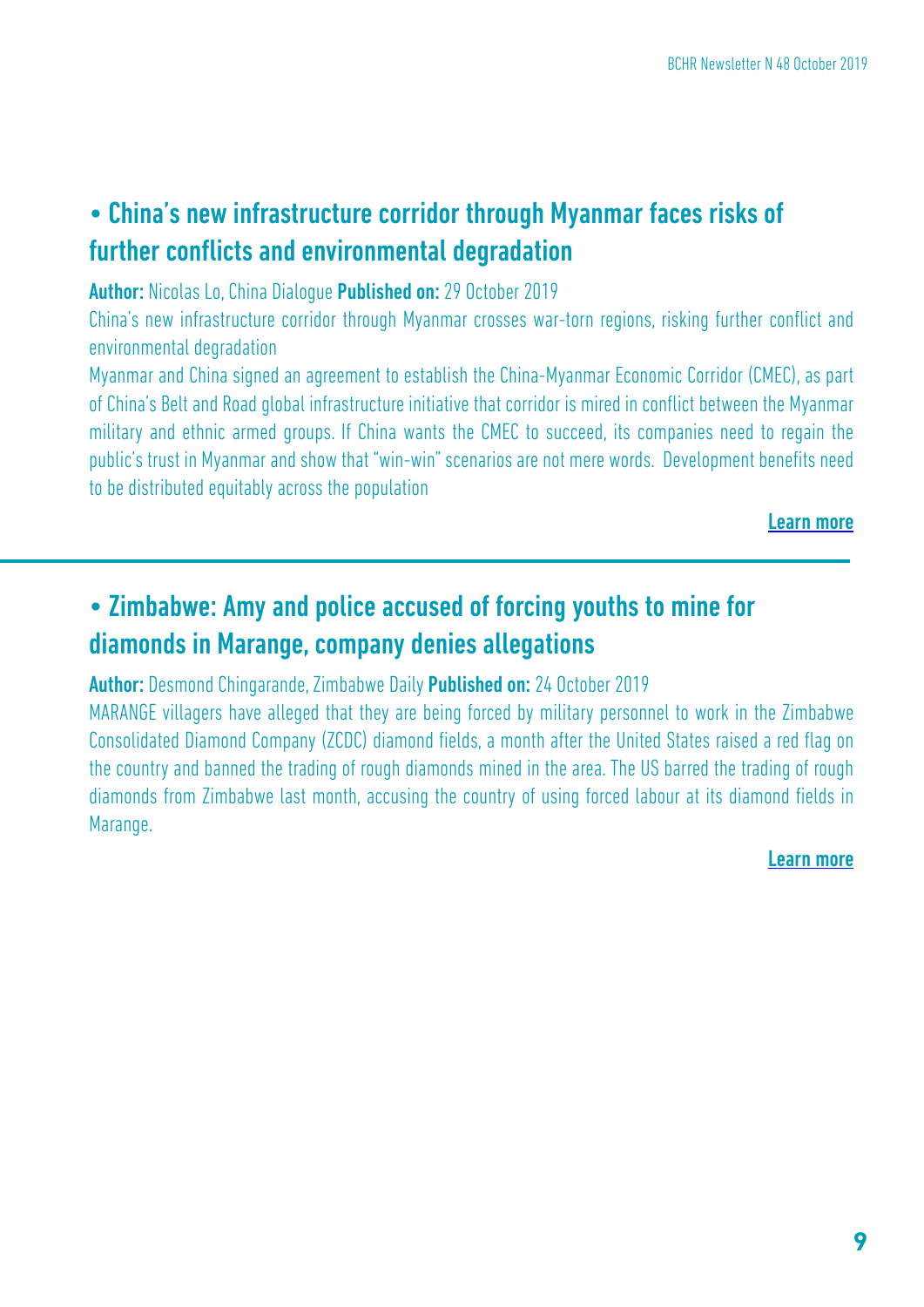# Blogs and Opinions

Author: Daniela Malpica - Published on: October 2019

### ¿Por qué debería importar a las empresas la Justicia Transicional? Parte II

Para la ONU, empresas e inversionistas deben de interesarse por la actuación del gobierno y concientizarse sobre la realidad de la violencia y la importancia de construir sociedades pacíficas y justas.

[Learn more](https://tinyurl.com/s4n46nu)

Author: Bernardo Mariani and Tang Xiaomin, Saferworld - Published on: 21 October 2019

### Role of business sector and its peacebuilding potential need to be redefined in Belt and Road Initiative

Since it was first announced in 2013, China's Belt and Road Initiative has been off to a bumpy start. But in Beijing and elsewhere, there is growing recognition of the need for change. Bernardo Mariani and Xiaomin Tang look at some of the latest issues around the initiative and outline what an alternative approach could look like.

#### [Learn more](https://tinyurl.com/twq2efx)

#### Author: Esther Rose, All Africa - Published on: 12 November 2019

### So. Africa: Civil society & community members urge govt. to accept "responsible investment only"

In an open letter to President Cyril Ramaphosa activist lawyers, civil society and community organisations have urged the president to consider "responsible investment only" in light of growing concerns of the environmental impact of among others, coal mining, that is leading to the displacement of people, the lack of drinking water and pollution. "For far too long, coal companies have been allowed to pollute water resources, destroy people's health, agricultural livelihoods and any chance for future generations to live on the land and enjoy fresh, clean air and water and health" said Thomas Mnguni from GroundWork, one of the organisations making the call.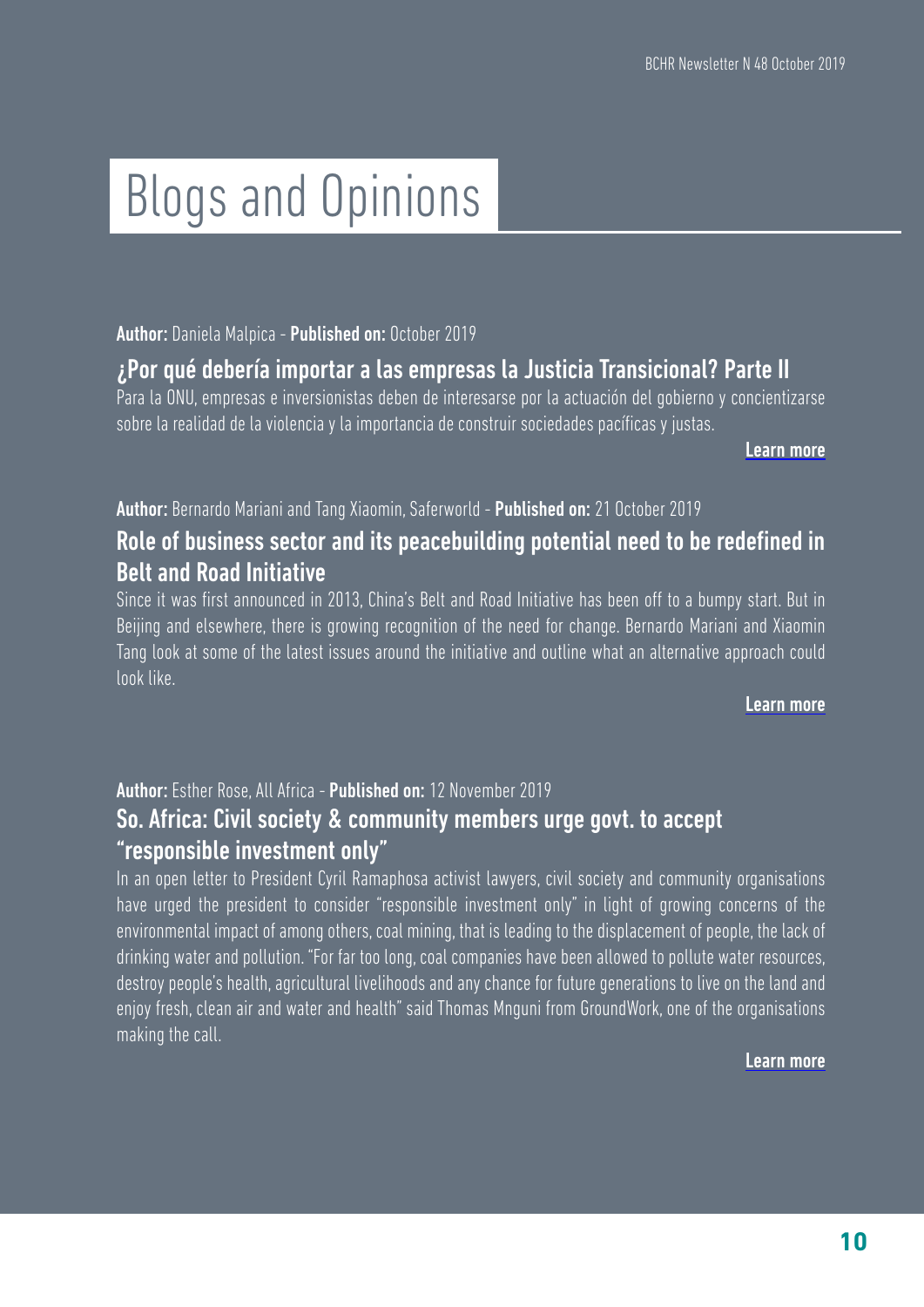# About our Network

The Network brings together researchers, practitioners and NGO members from various fields with the aim of researching and analysing the role of business in conflict situations reducing the human and people's rights violations and any other negative social and environmental impact as well as other adverse consequences. It also looks at the potential role of companies in relation to peace building.

The Network reflects upon the causes, dynamics and consequences of business involvement in armed conflicts and systematic state repression, as well as upon existing or potential responses to such involvements in light of the responsibilities of all concerned actors and ongoing international and local efforts to develop and apply appropriate initiatives and guidelines.

Visit: <http://www.networkbchr.org/>